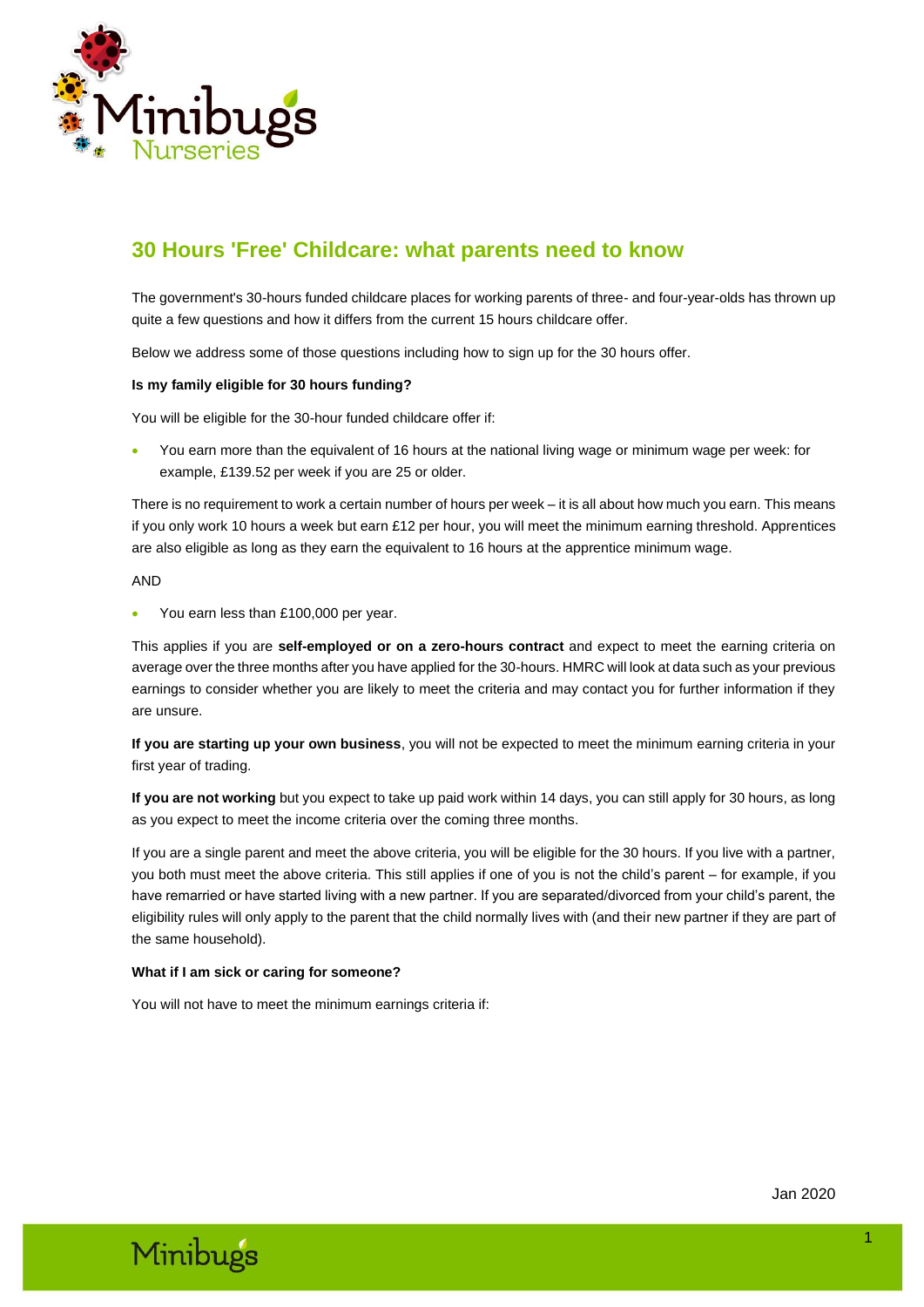You and your partner are employed but one or both of you is temporarily away from the workplace on parental, maternity or paternity, adoption leave, or on statutory sick pay

You are employed but your partner either has substantial caring responsibilities, or is disabled or incapacitated, or vice versa (i.e. your partner is employed but you have caring responsibilities or are disabled or incapacitated). This is dependent on you or your partner being entitled to specific disability or caring benefits.

#### **How can I check if I am eligible?**

You can check your eligibility for the 30 hours through the [Childcare Choices](https://www.childcarechoices.gov.uk/) website or by using the [Childcare](https://www.gov.uk/childcare-calculator)  [Calculator.](https://www.gov.uk/childcare-calculator) These will also show if you can get any additional government help with childcare costs.

#### **How do I sign up for the 30 hours?**

You can apply for both the 30-hour offer and tax-free childcare via a single application on the Childcare Choices [website.](https://www.childcarechoices.gov.uk/)

To complete the application, you provide your name, address and national insurance number, as well as whether you expect to meet the income requirements over the next three months and whether you are in receipt of any benefits.

If you live with a partner, you will need to provide the same information for them as well. This will enable HMRC to decide whether your child is eligible for the 30 hours (as well as tax-free childcare).

If you are eligible, **you will be given an 11-digit code** that you will need to take to your childcare provider along with your national insurance number and your child's birth certificate.

Your provider will then use the government's eligibility checking system to check the code is valid. If it is, they will be able to book your child's place – but bear in mind that providers don't have to take part in the 30-hour offer, so be sure to speak to your childcare provider about what they are able to offer for your family.

You will need to reconfirm your eligibility every three months and will receive a reminder text message or email from the government before the deadline.

If you give false information about your eligibility, you could be fined up to £3000.

# **My child is going to turn three next year. How soon can I access the 30 hours?**

Your child will be eligible for the 30 hours offer from the term after they turn three, or the term after you receive your eligibility code – whichever is later.

For example, if your child turns three on 25 March, and you apply for the 30-hours on 27 March, your child will be eligible for a place from 1 April (i.e. the start of the spring term). However, if your child turns three on 25 March but you don't apply for the 30 hours until 5 April, your child won't be eligible for a place until 1 September (i.e. the start of the autumn term).

# **If I'm not eligible for the 30-hour offer, can I still get my 15 hours?**

A: Yes. The 15-hour offer is still universal so if you're not eligible for a 30-hour place, you will still be eligible for the 15-hour offer.

**What happens if I become ineligible for the offer e.g. because I lose my job?**

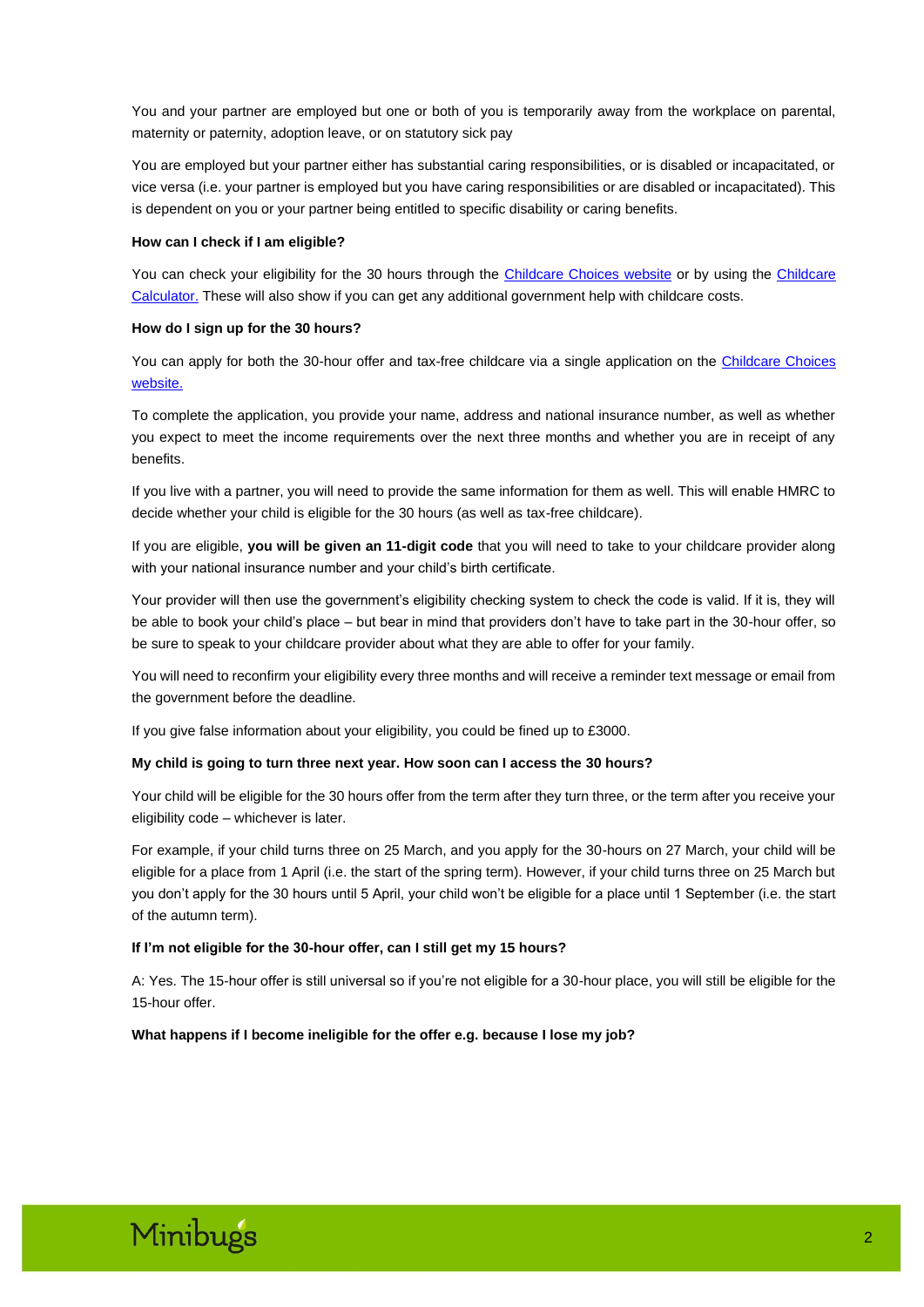If you no longer meet the eligibility criteria, your child's 30-hour place will continue to be funded for a 'grace period'. You should discuss this with your provider if and when you lose eligibility. The table below outlines how long the grace period will last, depending on when you become ineligible for the offer.

Once the grace period has expired, you will still be eligible for the 15-hour funded childcare offer. If you have been taking up the 30 hours at two providers, you can decide which provider you want to continue taking up your 15 hour places from.

# **Is there any difference in how the first 15 hours and the second 15 hours under the 30-hour offer will be delivered?**

No, there is no difference. Childcare providers will provide early years care and education that follows the Early Years Foundation Stage (EYFS) Framework across the whole 30 hours.

# **Accessing 30 hours places: Things to know**

- Early years providers don't have to offer the 30 hours.
- Like the 15-hour offer, the 30-hour scheme is optional for providers. This means that your childcare provider may decide not to offer funded places. Alternatively, they may limit the number of 30-hours places they offer.
- This might be because, for example, the level of funding they receive from the government is not enough to cover the cost of delivering places, or because they do not have enough staff to deliver the extended offer.
- You don't have to take up the full 30 hours to receive funding.
- If you want to take up, for example, 25 hours per week, this will still be funded by the government under the 30-hour offer.
- You can split the offer between more than one childcare provider.
- You can split your free entitlement between more than one provider, though no more than two sites in one day. For example, a child could attend a breakfast club and nursery setting based on one site or a maintained school and a private, voluntary and independent (PVI) provider on two different sites. However, it is important to bear in mind the impact of multiple providers on a child's learning, development and wellbeing.
- If you are splitting your offer between providers, you will need to provide your eligibility code and information to each provider.
- 30-hour funding only covers 38 weeks of the year.
- The actual government funded entitlement is for 1140 hour per year. This means that if you take up your full 30 hours per week, government funding will only over this for 38 weeks of the year. However, your provider may choose to deliver a 'stretched offer' i.e. fewer hours per week over more weeks of the year: for example, 22 hours per week over 52 weeks of the year. Speak to your provider about how they can offer the hours and what works best for all of you.
- Providers can charge non-compulsory additional charges.
- Government funding is meant to cover the delivery of early education and care only. This means that childcare providers are allowed to charge for additional goods, services and activities, such as lunch or trips, as long as these charges are voluntary.

# Minibugs